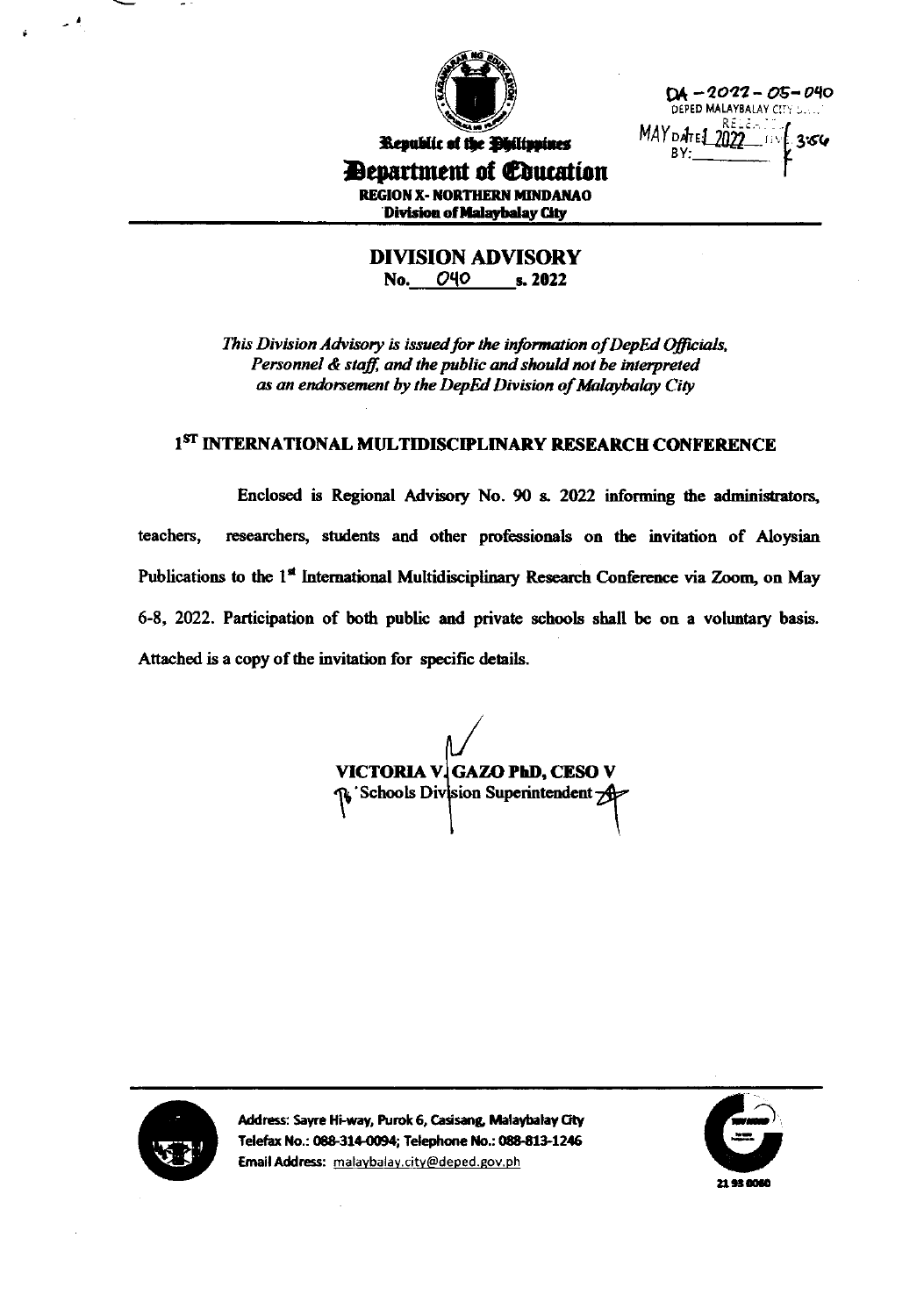$2022 - 51349$ 



2075

**Republic of the Dhilippines** *Penartment of Coucation* **REGION X - NORTHERN MINDANAO** 

 $5|i|$ 

 $22 - 74947$ 

Regional Advisory No. 40, s. 2022 April 29, 2022 Complying with DepEd Order No. 8, s. 2013, this Office issues this Advisory not for endorsement per DO 28, s. 2001, but for the information of DepEd officials, personnel/staff, and the concerned public. (Visit deped 10.com)

#### **1ST INTERNATIONAL MULTIDISCIPLINARY RESEARCH CONFERENCE**

Aloysian Publications is inviting administrators, teachers, researchers, students, and other professionals to the 1st International Multidisciplinary Research Conference via Zoom, on May 6-8.

The participation of both public and private schools shall be on a voluntary basis. As such, the participants themselves shall shoulder any registration fees and travel/incidental expenses. Further, their participation shall be subject to the no-disruption-of-classes policy stipulated in DepEd Order No. 9, s. 2005 titled Instituting Measures to Increase Engaged Timeon-Task and Ensuring Compliance therewith, Section 3 of Republic Act No. 5546 (Policy on Contributions), and DepEd Order No. 66, s. 2017 (Policy on **Off-Campus Activities**).

Attached is a copy of the invitation for the specific details.

This Office directs the immediate and wide dissemination of this Advisory.

**ATCH: As stated** To be indicated in the Perpetual Index under the following subjects: RESEARCH **CONFERENCE** PPRD/anne



DepEd Regional Office X, Zone 1, Upper Balulang, Cagayan de Oro City (088) 856-3932 | (088) 881-3137 | (088) 881-3031 **Department of Education Region 10** region10@deped.gov.ph http://deped10.com

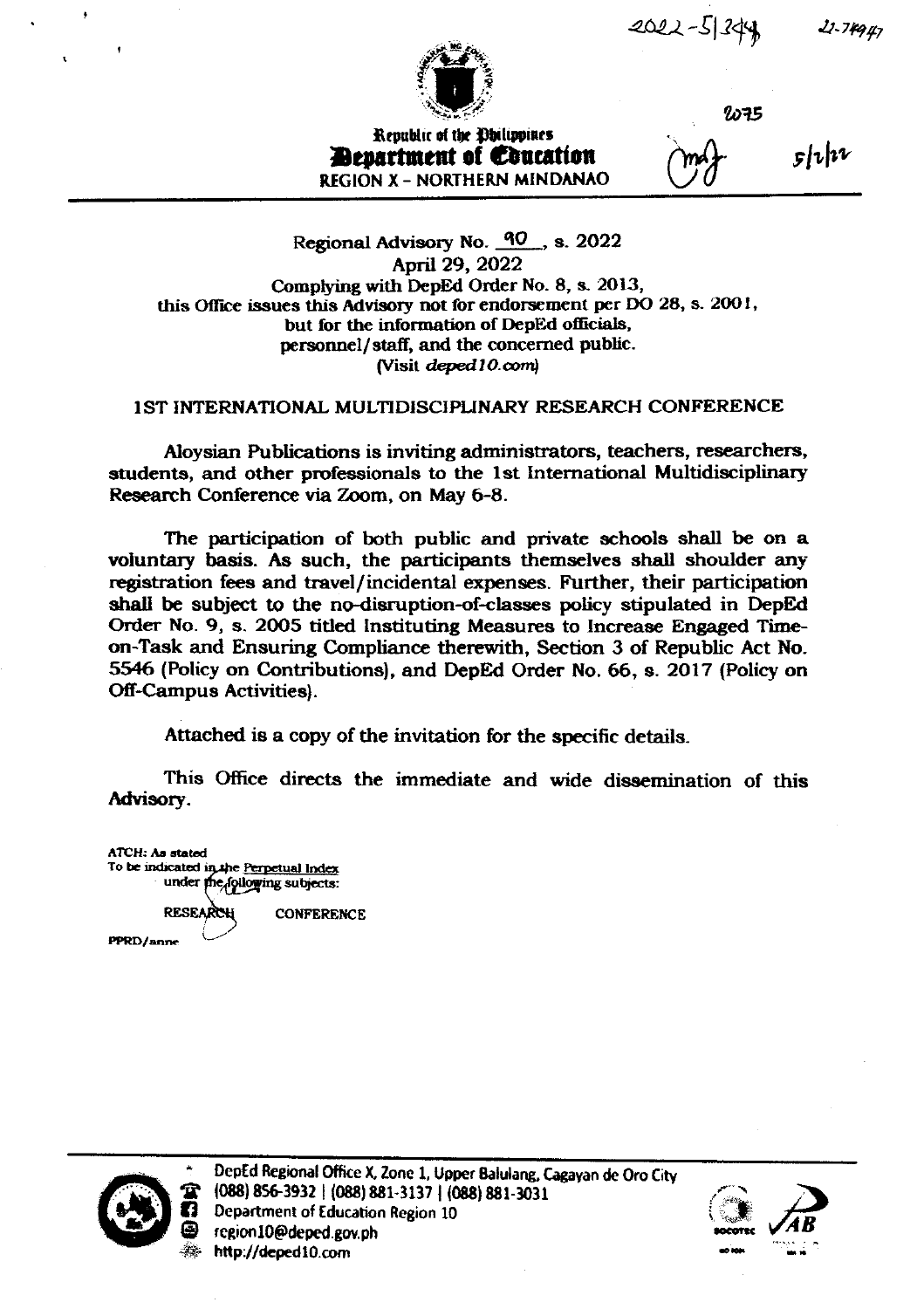





# **THEME** Digital Transformation and Adaptability<br>Facing the Challenges of the Coronacene





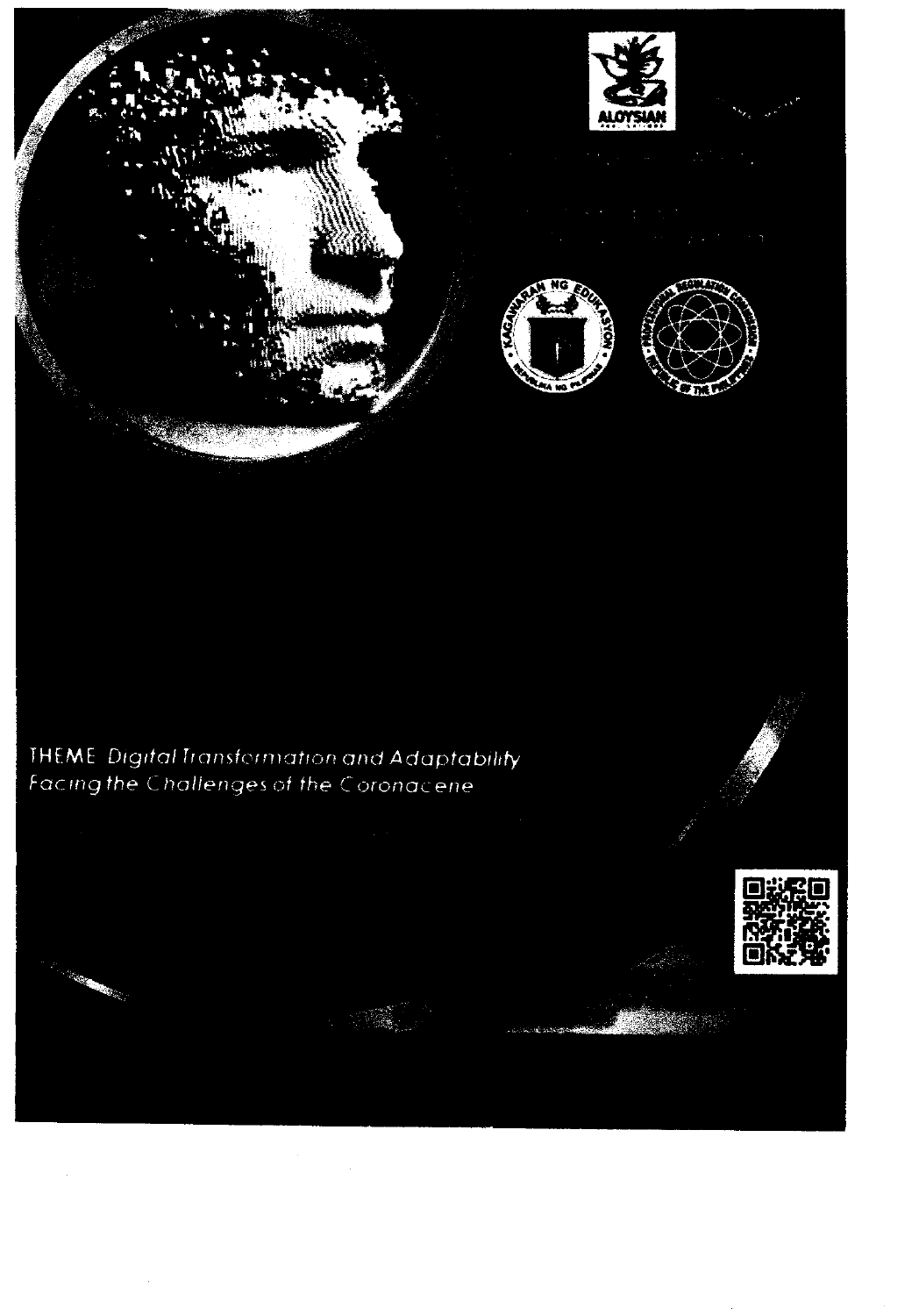

Block 8 Lot 1 Phase 2 Extension, Mabuhay City,<br>Mparan 3, Dasmanhas City, Cavile 4114 Philippines<br>1, 2449497 (National) | BBR COR No. 179-592-478-01 PRC CPD Accreditation No. PTR-2021-334

April 20, 2022

Arturo B. Bayocot, CESO III **Regional Director DepEd Region X** 

**Dear Dr. Bayocot:** 

Greetings from the Aloysian Professional Community!

In conformity and adherence with DepEd Order No. 39, s. 2016, also known as Adoption of the Basic Education Research Agenda which sustains the department's progressive orientation by ensuring that actions are informed by sound and relevant evidence from research. Further, the department's research thrusts are strategically geared towards supporting its mission "to protect and promote the right of every Filipino to quality, equitable, culture-based, and complete basic education.

Hence, to support this department's mandate, Aloysian Publications is spearheading an international research conference whose main objective is to create space for the presentation of current results of scientific work in the field of education in different specializations. This welcomes studies on contemporary public administration, public economy, business, science, social, cultural, and other fields. The conference is also a space for creating collaborative links between academics and professional practitioners and their workplaces, aiming at long-term sharing of knowledge and discussions of highly current issues. This academic conference is also a meeting that researchers attend to present their findings and hear about the latest work within their respective fields.

In search of solutions to the educational challenges brought by the Covid-19 Pandemic, the Aloysian Publications (Philippines) in collaboration with BETMA English (Vietnam) organized the 1ST INTERNATIONAL MULTIDISCIPLINARY RESEARCH CONFERENCE with the theme: Digital Transformation and Adaptability Facing the Challenges of the Coronacene slated on May 6-8, 2022 via Zoom Cloud Meetings. This webicon is FREE and OPEN to all members and non-members of Aloysian Publications. A digital certificate of participation (with 15 CPD units-PRC CPD Accreditation No. PTR-2021-334) will be issued to all participants who complete attendance of this three-day conference.

For registration link, conference zoom link, and inquiries, interested participants may reach us through:

Facebook: https://www.facebook.com/groups/906169197004170 Ester M. Chavez E-mail: ester.magaan001@deped.gov.ph CP number: 0933-828-1973

To ensure the success of this nationwide undertaking, we would like to "partner with your region" by sponsoring and issuing a Regional DepEd Advisory cascading this information to all teachers. Thank you and we hope that you are with us on this research advocacy for the advancement of Filipino teacher-researchers and as we help establish a culture of research excellence in your region.

Very respectfully yours,

**CRISANTO E. AVILA, EdD Executive Director and CEO Aloysian Publications PHILIPPINES** 

SU'DINH KHOA, PhD President and CEO **BETMA ENGLISH VIETNAM** 



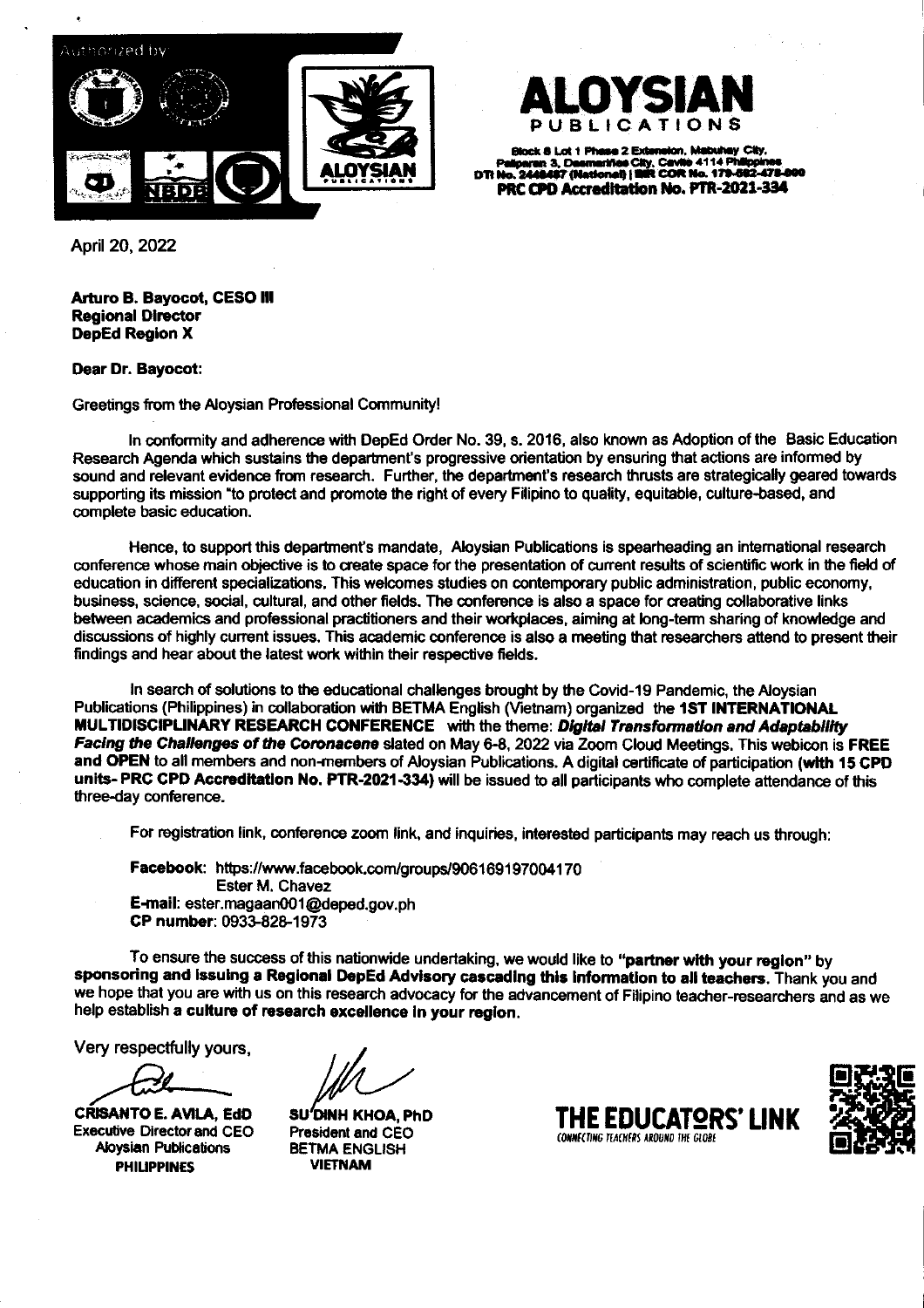

## **ALOYSIAN PUBLICATIONS (PHILIPPINES)** in cooperation with **BETMA ENGLISH (Vietnam)**



## 1st INTERNATIONAL MULTIDISCIPLINARY RESEARCH CONFERENCE

Theme: "Digital Transformation and Adaptability Facing the Challenges of the Coronacene" May 6-8, 2022 7AM-5PM (PST)

| <b>Time</b>    | Activity/Topic                                                                                                                                             | Speaker/In-Charge                                                                                                                              |
|----------------|------------------------------------------------------------------------------------------------------------------------------------------------------------|------------------------------------------------------------------------------------------------------------------------------------------------|
| 07:00-07:40 AM | Logging-in of Participants                                                                                                                                 | Secretariat                                                                                                                                    |
| 07:40-08:40 AM | <b>Opening Plenary</b>                                                                                                                                     | ESTER C. MAGAAN, EdD (Over-all Chairman)<br>Master Teacher II, Laong-Laan Elementary School<br>SDO-Manila, NCR, Philippines                    |
| 08:40-09:00 AM | 21st Century Challenges in Education and its Impact to Academic<br>Performance of Learners in PSTMIS                                                       | <b>RONALD M. ENRIQUEZ, MAEd</b><br>Principal III/Pedro S. Tolentino Memorial Integrated<br>School, SDO-Batangas City, Region IV-A, Philippines |
| 09:00-09:20 AM | Organizational Climate and Teachers' Performance in the 3rd<br>District, Manila: Basis For an Intervention Plan                                            | <b>BENEDICK A. VERONA, MAEd</b><br>Master Teacher II/Francisco Balagtas Elementary Scho<br>SDO-Manila, NCR, Philippines                        |
| 09:20-09:40 AM | The Effect of Audio-Visual Presentation in Reading<br>Comprehension of the Grade Two Pupils                                                                | JEANALYN G. QUINTINITA, M.Ed<br><b>Teacher III/Golden Acres Elementary School</b><br>SDO-Las Piñas, NCR, Philippines                           |
| 09:40-10:00 AM | Work Motivation as Predictor of Teachers'<br>Core Behavioral Competencies in District I,<br>Division of City Schools of Manila                             | <b>AMALIA G. PUNLA, Ed. D</b><br>Master Teacher II/A, V. Hernandez Elementary School<br>SDO-Manila, NCR, Philippines                           |
| 10:00-10:20 AM | The Teachers' Performance in Relation to Pupils' Performance:<br>Input to a Proposed Program for Improved Pupil Achievement                                | <b>CECIL C. ACMAN, MAEd</b><br><b>Teacher III/Upper Bicutan Elementary School</b><br>SDO - Taguig and Pateros, NCR, Philippines                |
| 10:20-10:40 PM | Teacher's Classroom Management Practices in the New Normal:<br>Input for Developing the Pupils' 21 <sup>st</sup> - Century Skills                          | <b>CAROLYN BARET DELOS REYES, EdD</b><br>San Juan Elementary School<br>SDO-Batangas City, Region IV-A, Philippines                             |
| 10:40-11:00 PM | Barriers to Online Learning: Basis for an Enhanced Program in<br>the New Normal                                                                            | JOSE M. DE LEON, Ph.D.<br>Faculty, College of Arts and Sciences<br>Universidad de Manila, City of Manila, NCR, Philippines                     |
| 11:00-11:20 PM | The Use of Digital Game-Based Learning to Enhance the<br>Academic Performance of Pupils in Science                                                         | <b>CRISTOBAL T. PARALLAG, MAEd</b><br><b>Teacher III/Marulas Central School</b><br>SDO-Valenzuela City, NCR, Philippines                       |
| 11:20-11:40 PM | Differentiated Instruction: Its effect on Reading Comprehension<br><b>Skills of Learners</b>                                                               | DIOSDEDET C. LABORDO JR. MAEd<br>Teacher I/Lambunao East, Lambunao National High<br>School, Region VI, Philippines                             |
| 11:40-12:00 PM | "Essential Component Qualifications (ECQ)<br>of Parent-Pupil Engagement (PPE): Implications to Students<br>Academic Performance (SAP) in Time of Pandemic" | <b>RAYMUNDO M. RABINO</b><br>Teacher III/Las Piñas Elementary School Central<br>SDO Las Piñas City, NCR, Philippines                           |
| 12:40-01:00 PM | Supplementary Learning Worktext in Teaching<br>Mathematics VI: Its Acceptability                                                                           | ROMEO D. JUALES JR., MAEd<br>Master Teacher I/Bayanan Elementary School, Bacoor<br>District, SDO-Bacoor, Region IV-A, Philippines              |
| 01:00-01:20 PM | Cooperative Learning with Group Roles: Its Effect in Science<br>Achievement of the Learners                                                                | MARIE KOAL JOY A. GUMBAN, MAEd<br>Teacher III/Ajuy National High School, District of A<br>Schools Division of Iloilo, Region VI, Philippines   |
| 01:20-01:40 PM | Innovative Approaches in Teaching Particle Physics                                                                                                         | <b>RANIA LAMPOU</b><br>Global Educator, STEM Instructor<br>Noble International University, Canada                                              |
| 01:40-02:00 PM | Consumer Perception of Food Panda in Nawabshan                                                                                                             | <b>IQRAR HUSSAIN MARI</b><br>Shaheed Benazir Bhutto University<br>SBA, Sindh, Pakistan                                                         |
| 02:00-02:20 PM | Mental Health and Psychological Resilience Amidst Covid 19<br>Pandemic: A School Based Counselling Program<br>in the New Normal                            | <b>RUSSEL T. TORENTE, MAEd</b><br>Teacher III/Lingunan High School<br>SDO-Valenzuela, NCR, Philippines                                         |
| 02:20-02:40 PM | By their Own Volition: Understanding the Personal of                                                                                                       | Noel H. Natividad, PhD, DPA                                                                                                                    |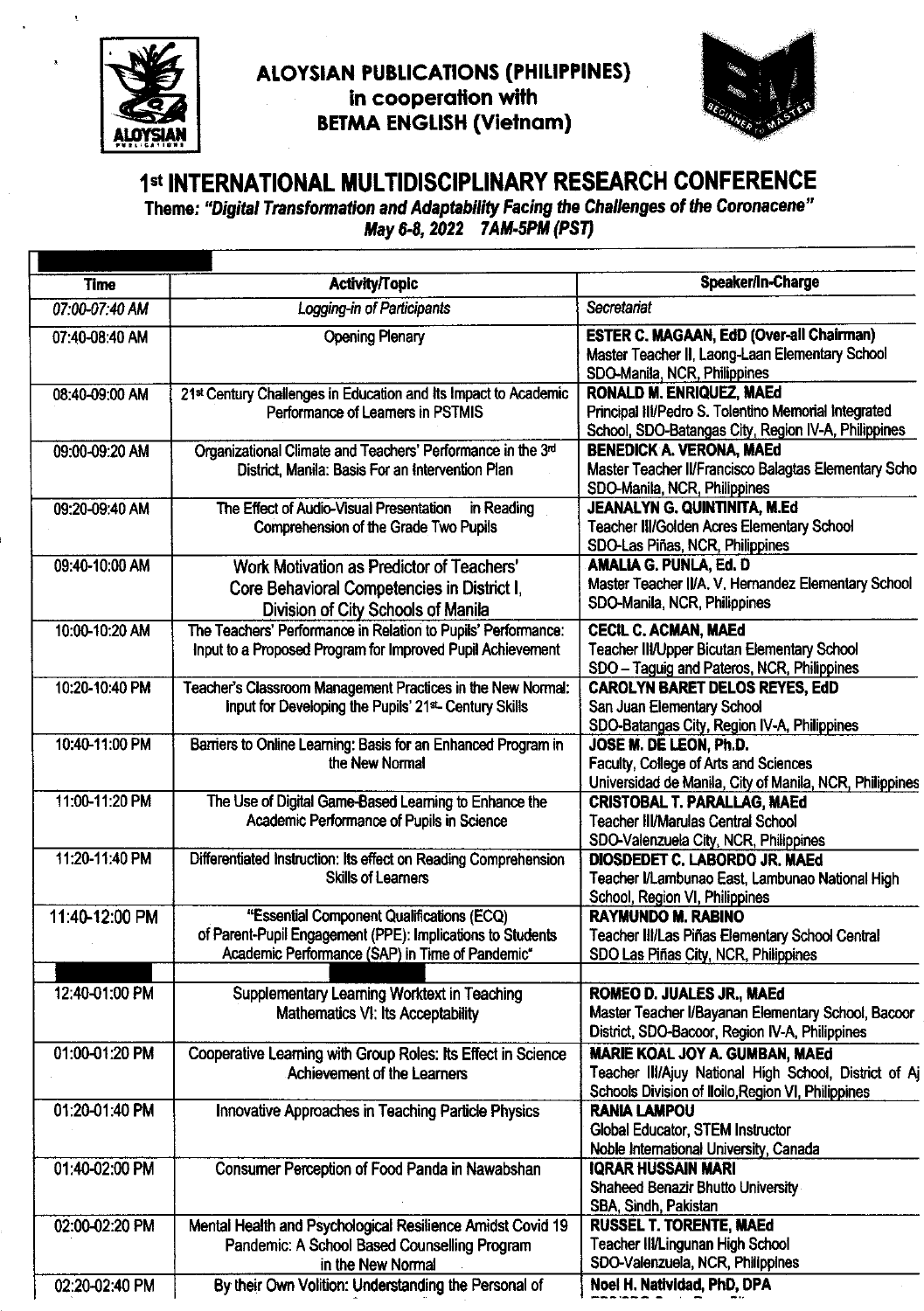| 03:00-03:20 PM | Classroom Management of Kindergarten Teachers in          | <b>CARMELITA D. MARIGMEN, MAEd</b>                      |
|----------------|-----------------------------------------------------------|---------------------------------------------------------|
|                | Gabaldon District, Nueva Ecija                            | <b>Teacher III/Bagting Elementary School</b>            |
|                |                                                           | Gabaldon, Nueva Ecija, Region III, Philippines          |
| 03:20-03:40 PM | ReSFI: A TOOL In Minimizing Phonological Errors           | <b>ROBERTO V. ALICUM. MAED</b>                          |
|                | <b>Comitted by Grade II Pupils</b>                        | Teacher III/Andarayan-Bugallon Elem. School             |
|                |                                                           | SDO-Cauayan City, Region II, Philippines                |
| 03:40-04:00 PM | The Effect of Mathematics Lesson Plans Based on Learners' | Rodney O. Beniosa                                       |
|                | Social Practice on Numeracy                               | Teacher I/ Ajuy National High School, District of Ajuy, |
|                |                                                           | Schools Division of Iloilo, Region VI, Philippines      |
| 04:00-04:20 PM | Level of Interest and Academic Performance in<br>Araling  | JUDY ANN G. CHUA, MAED                                  |
|                | Panlipunan of Grade 7 Students at Angono National High    | Teacher III/Angono National High School                 |
|                | School                                                    | Angono, Rizal, Region IV-A, Philippines                 |
| 04:20-04:40 PM | Ramon Avanceña High School Research Portal: Fostering a   | <b>CAPRICE KATRINE V. HUBILLA, MAEd</b>                 |
|                | <b>Culture of Research</b>                                | Master Teacher IV Ramon Avanceña High School            |
|                |                                                           | SDO-Manila, NCR, Philippines                            |
| 04:40-05:00 PM | Disaster Risk Reduction and Management Program Among      | NINIO M. RABINO, PhD                                    |
|                | Public Schools in Congressional District II, Quezon City  | Melencio M. Castelo Elementary School                   |
|                |                                                           | SDO Quezon City, NCR, Philippines                       |
| 05:00-05:20 PM | The Effect of PRIMALS in Teaching Competence of           | EDWENITO P. ALVARADO, JR. MAEd                          |
|                | Mathematics Teacher in Selected Public Schools of Taguig  | <b>Teacher II/Upper Bicutan Elementary School</b>       |
|                | City: Basis for Program Enhancement                       | Division of Taguig City and Pateros                     |
|                |                                                           | <b>NCR-Phillippines</b>                                 |
| 05:20-05:40 PM | <b>TRANSFORMATIVE LEADERSHIP PRACTICES OF</b>             | <b>MARGARITA D. CONCLARA, Instructor I</b>              |
|                | PRINCIPALS AS PERCEIVED BY TEACHERS IN THE                | <b>Rizal Technological University</b>                   |
|                | <b>DISTRICT OF TAGUIG II DIVISION OF TAGUIG II</b>        | Boni Mandaluyong, National Capital Region,              |
|                |                                                           | <b>Phillipines</b>                                      |
| 05:40-06:00 PM | PATRIOTISM AND NATIONALISM                                | DEXTER R. TANALEON, MAEd                                |
|                | OF TEACHERS AND LEARNERS                                  | Head Teacher I/Tagsing-Buyo National High School        |
|                |                                                           | <b>Schools District of Santa Barbara</b>                |
|                |                                                           | SDO-Iloilo, Region VI-Western Visayas, Philippines      |

## Day 1: In-Charge

DR. ESTER C. MAGAAN (Luzon-Supervising Head)<br>Overall Chairman-1<sup>st</sup> International Multidisciplinary Research Conference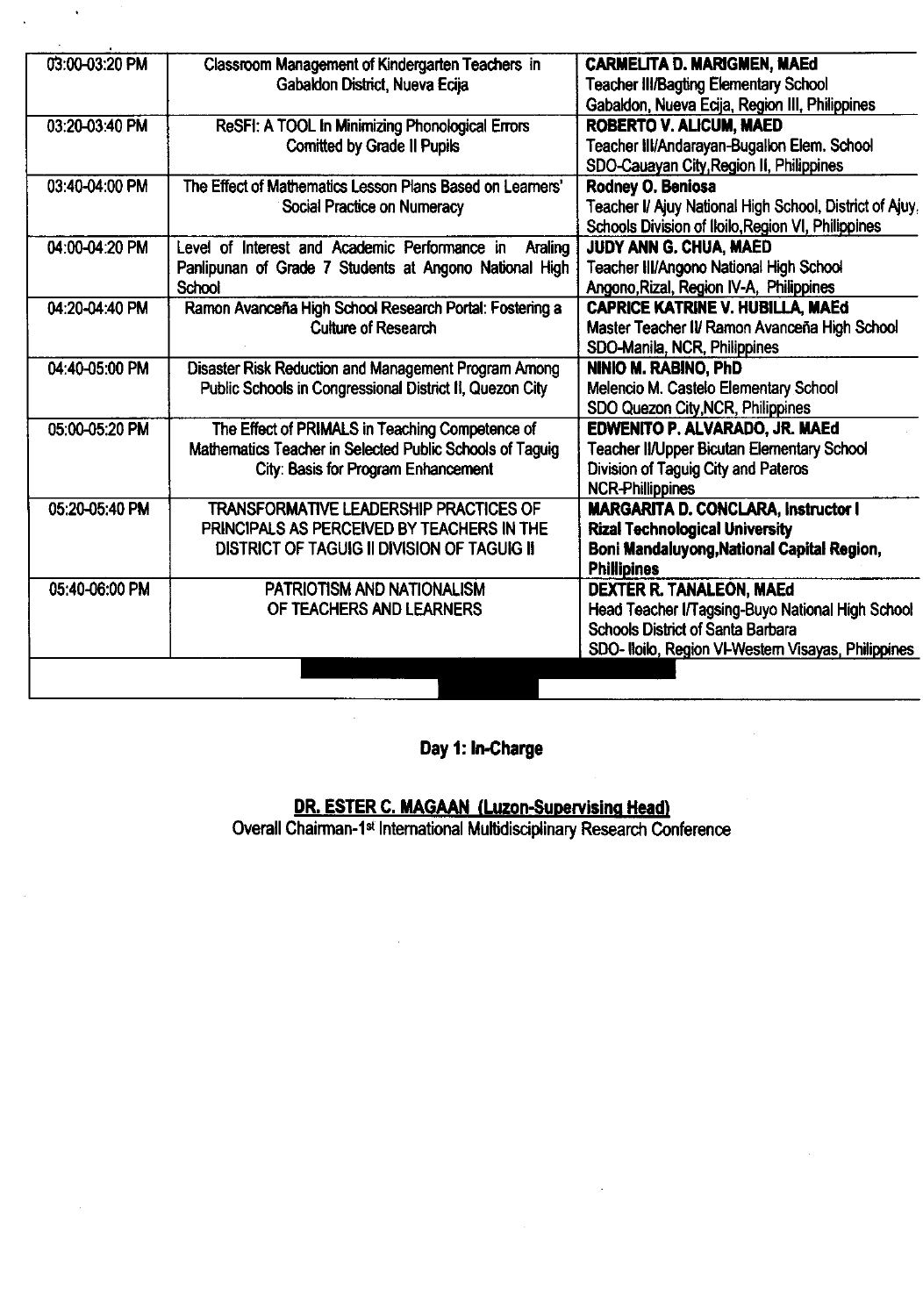| Speaker/In-Charge<br><b>Activity/Topic</b><br><b>Time</b><br>Logging-in of Participants/Recap<br>07:00-07:40 AM<br><b>WENDY J. NIEBRES, PhD</b><br>Level of Competency of Public Elementary School Teachers and<br>07:40-08:00 AM<br>Master Teacher I/Paranaque Elementary School<br>Academic Performance of Primary Grade Level in the Division<br>Central, SDO- Parañaque, NCR, Philippines<br>of Paranaque : Basis for Professional Training Program<br><b>MELVIN S. VALDEZ, MAEd</b><br>INSTRUCTIONAL COMPETENCE AND PERFORMANCE OF<br>08:00-08:20 AM<br>Teacher I/Sto. Domingo National Trade School<br><b>JHS ENGLISH TEACHERS</b><br>SDO-Nueva Ecija, Region III, Philippines<br><b>LALAINE V. MAGAPA, EdD</b><br>School-Based Management Practices, Principals' Leadership<br>08:20-08:40 AM<br>Master Teacher I/Oton National High School<br>Behavior and School Performance of Mother National High |  |
|---------------------------------------------------------------------------------------------------------------------------------------------------------------------------------------------------------------------------------------------------------------------------------------------------------------------------------------------------------------------------------------------------------------------------------------------------------------------------------------------------------------------------------------------------------------------------------------------------------------------------------------------------------------------------------------------------------------------------------------------------------------------------------------------------------------------------------------------------------------------------------------------------------------|--|
|                                                                                                                                                                                                                                                                                                                                                                                                                                                                                                                                                                                                                                                                                                                                                                                                                                                                                                               |  |
|                                                                                                                                                                                                                                                                                                                                                                                                                                                                                                                                                                                                                                                                                                                                                                                                                                                                                                               |  |
|                                                                                                                                                                                                                                                                                                                                                                                                                                                                                                                                                                                                                                                                                                                                                                                                                                                                                                               |  |
|                                                                                                                                                                                                                                                                                                                                                                                                                                                                                                                                                                                                                                                                                                                                                                                                                                                                                                               |  |
|                                                                                                                                                                                                                                                                                                                                                                                                                                                                                                                                                                                                                                                                                                                                                                                                                                                                                                               |  |
|                                                                                                                                                                                                                                                                                                                                                                                                                                                                                                                                                                                                                                                                                                                                                                                                                                                                                                               |  |
|                                                                                                                                                                                                                                                                                                                                                                                                                                                                                                                                                                                                                                                                                                                                                                                                                                                                                                               |  |
|                                                                                                                                                                                                                                                                                                                                                                                                                                                                                                                                                                                                                                                                                                                                                                                                                                                                                                               |  |
|                                                                                                                                                                                                                                                                                                                                                                                                                                                                                                                                                                                                                                                                                                                                                                                                                                                                                                               |  |
| SDO-Iloilo, Region VI, Philippines<br>Schools, First District, Division of Iloilo: A Program                                                                                                                                                                                                                                                                                                                                                                                                                                                                                                                                                                                                                                                                                                                                                                                                                  |  |
| <b>EDEN E. SUBADE, EdD</b><br>Leadership Practices, Stress Coping Strategies, and                                                                                                                                                                                                                                                                                                                                                                                                                                                                                                                                                                                                                                                                                                                                                                                                                             |  |
| 08:40-09:00 AM<br>Master Teacher II/Santa Barbara National<br>Management Competencies of Supreme Student Government                                                                                                                                                                                                                                                                                                                                                                                                                                                                                                                                                                                                                                                                                                                                                                                           |  |
| Comprehensive High School, District of Santa Barbar<br>Advisers in the Second Congressional District, Schools                                                                                                                                                                                                                                                                                                                                                                                                                                                                                                                                                                                                                                                                                                                                                                                                 |  |
| Division of Iloilo, Region VI, Philippines<br>Division of Iloilo: A Program                                                                                                                                                                                                                                                                                                                                                                                                                                                                                                                                                                                                                                                                                                                                                                                                                                   |  |
| <b>ANGELITA L. DELA CRUZ, PhD</b><br><b>Exploring the Impact of Positive Leadership</b><br>09:20-09:40 AM                                                                                                                                                                                                                                                                                                                                                                                                                                                                                                                                                                                                                                                                                                                                                                                                     |  |
| Faculty/Universidad De Manila<br>Style among Millennial School Leaders: Towards A Proposed                                                                                                                                                                                                                                                                                                                                                                                                                                                                                                                                                                                                                                                                                                                                                                                                                    |  |
| <b>NCR, Philippines</b><br><b>Training Program</b>                                                                                                                                                                                                                                                                                                                                                                                                                                                                                                                                                                                                                                                                                                                                                                                                                                                            |  |
| FERNAND A. HACHERO, PhD                                                                                                                                                                                                                                                                                                                                                                                                                                                                                                                                                                                                                                                                                                                                                                                                                                                                                       |  |
| 21st Century Management Skills of School Heads as<br>09:40-10:00 AM<br>Master Teacher II/Ponciano Bernardo Elem. School                                                                                                                                                                                                                                                                                                                                                                                                                                                                                                                                                                                                                                                                                                                                                                                       |  |
| Correlate of Organizational Climate<br>SDO-Quezon City, NCR, Philippines                                                                                                                                                                                                                                                                                                                                                                                                                                                                                                                                                                                                                                                                                                                                                                                                                                      |  |
| <b>FLOEL C. BAGUIO, MAEd</b><br>The Quality of Technical Assistance of School Head in Modern<br>10:00-10:20 AM                                                                                                                                                                                                                                                                                                                                                                                                                                                                                                                                                                                                                                                                                                                                                                                                |  |
| <b>Teacher II/Bosque Elementary School</b><br><b>Educational Landscape</b>                                                                                                                                                                                                                                                                                                                                                                                                                                                                                                                                                                                                                                                                                                                                                                                                                                    |  |
| SDO-Nueva Ecija, Region III, Philippines                                                                                                                                                                                                                                                                                                                                                                                                                                                                                                                                                                                                                                                                                                                                                                                                                                                                      |  |
| <b>GEZETTE B. ALMANZOR, PhD</b><br>10:20-10:40 AM<br>Listening to the Voices of the 21 <sup>st</sup> Century Education Leaders                                                                                                                                                                                                                                                                                                                                                                                                                                                                                                                                                                                                                                                                                                                                                                                |  |
| Master Teacher II/Ajuy National High School                                                                                                                                                                                                                                                                                                                                                                                                                                                                                                                                                                                                                                                                                                                                                                                                                                                                   |  |
| SDO-Iloilo, Region VI. Philippines                                                                                                                                                                                                                                                                                                                                                                                                                                                                                                                                                                                                                                                                                                                                                                                                                                                                            |  |
| VIRGINIA I. BERGANIO, Ed.D<br>10:40-11:00 AM<br><b>Employability Skills of Teacher Education Graduates: A Model</b>                                                                                                                                                                                                                                                                                                                                                                                                                                                                                                                                                                                                                                                                                                                                                                                           |  |
| Professor I/Universidad De Manila<br>for Curricular Revision                                                                                                                                                                                                                                                                                                                                                                                                                                                                                                                                                                                                                                                                                                                                                                                                                                                  |  |
| <b>NCR, Philippines</b>                                                                                                                                                                                                                                                                                                                                                                                                                                                                                                                                                                                                                                                                                                                                                                                                                                                                                       |  |
| JEANET S. ADORABLE, PhD<br>School Head's Competency Profile Along the National<br>11:00-11:20 AM                                                                                                                                                                                                                                                                                                                                                                                                                                                                                                                                                                                                                                                                                                                                                                                                              |  |
| Principal II/Payao Elementary School<br>Competency-Based Standards: Basis for the Development of a                                                                                                                                                                                                                                                                                                                                                                                                                                                                                                                                                                                                                                                                                                                                                                                                            |  |
| District of Sta. Barbara, SDO-lloilo, Region VI.<br><b>Training Program</b>                                                                                                                                                                                                                                                                                                                                                                                                                                                                                                                                                                                                                                                                                                                                                                                                                                   |  |
| <b>Philippines</b>                                                                                                                                                                                                                                                                                                                                                                                                                                                                                                                                                                                                                                                                                                                                                                                                                                                                                            |  |
| 11:20-11:40 AM<br>OLIVER B. ABAD, PhD<br>School Administrators' Instructional Leadership Skills and                                                                                                                                                                                                                                                                                                                                                                                                                                                                                                                                                                                                                                                                                                                                                                                                           |  |
| Teachers' Performance and Efficacy: A School-Based<br>Master Teacher I/Jose Rizal Elementary School                                                                                                                                                                                                                                                                                                                                                                                                                                                                                                                                                                                                                                                                                                                                                                                                           |  |
| Development Plan in the New Normal<br>West District, Division of Pasay, NCR, Philippines                                                                                                                                                                                                                                                                                                                                                                                                                                                                                                                                                                                                                                                                                                                                                                                                                      |  |
| Status and Implementation of Disaster Risk Reduction<br>11:40-12:00 AM<br><b>ALICE D. RAVELO</b>                                                                                                                                                                                                                                                                                                                                                                                                                                                                                                                                                                                                                                                                                                                                                                                                              |  |
| Management (DRRM) In The Schools Divison of Cauayan City:<br><b>Teacher II/ SDRRM Coordinator</b>                                                                                                                                                                                                                                                                                                                                                                                                                                                                                                                                                                                                                                                                                                                                                                                                             |  |
| <b>Basis for Strategic Program</b><br>Cauayan City NHS- Senior High                                                                                                                                                                                                                                                                                                                                                                                                                                                                                                                                                                                                                                                                                                                                                                                                                                           |  |
| 12:40-01:00 PM                                                                                                                                                                                                                                                                                                                                                                                                                                                                                                                                                                                                                                                                                                                                                                                                                                                                                                |  |
| Hurdling with the New Normal: Thoughts and Experiences of<br><b>ALEXIS A. ENRIQUEZ</b><br>Parents on the Shape of their children in the Academe<br><b>MINERVA B. SEQUEREA</b>                                                                                                                                                                                                                                                                                                                                                                                                                                                                                                                                                                                                                                                                                                                                 |  |
| (A Collaborative Research)<br>Abra State Institute of Sciences and Technology                                                                                                                                                                                                                                                                                                                                                                                                                                                                                                                                                                                                                                                                                                                                                                                                                                 |  |
| Bangued, Abra, CAR                                                                                                                                                                                                                                                                                                                                                                                                                                                                                                                                                                                                                                                                                                                                                                                                                                                                                            |  |
| 01:00-01:20 PM<br><b>REIMAR A. CORNEJO</b><br>Involvement of Principals and Teachers in the                                                                                                                                                                                                                                                                                                                                                                                                                                                                                                                                                                                                                                                                                                                                                                                                                   |  |
| Implementation of the Revised School-Based Management<br>SST-III/Gov. Feliciano Leviste Memorial NHS                                                                                                                                                                                                                                                                                                                                                                                                                                                                                                                                                                                                                                                                                                                                                                                                          |  |
| (SBM) in Select Public Secondary Schools<br>Division of Batangas, Region IV-A, Philippines                                                                                                                                                                                                                                                                                                                                                                                                                                                                                                                                                                                                                                                                                                                                                                                                                    |  |
| 01:20-01:40 PM<br>Jean Jacques Rousseau's Concept of Inequality: An Appraisal<br>Abonyi Hyginus Ebuka                                                                                                                                                                                                                                                                                                                                                                                                                                                                                                                                                                                                                                                                                                                                                                                                         |  |
| Owerri, Nigeria                                                                                                                                                                                                                                                                                                                                                                                                                                                                                                                                                                                                                                                                                                                                                                                                                                                                                               |  |
| 01:40-02:00 PM<br>Educational Problems in 3 <sup>rd</sup> World Countries and their Solutions<br><b>MUHAMMAD YASEEN, PhD</b>                                                                                                                                                                                                                                                                                                                                                                                                                                                                                                                                                                                                                                                                                                                                                                                  |  |
| Assistant Professor/ Faisalabad, Pakistan                                                                                                                                                                                                                                                                                                                                                                                                                                                                                                                                                                                                                                                                                                                                                                                                                                                                     |  |
| 02:00-02:20 PM<br>Preparations of Aspiring School Administrators in the Schools<br>JOHN LOUIE B. CARNO, EdD                                                                                                                                                                                                                                                                                                                                                                                                                                                                                                                                                                                                                                                                                                                                                                                                   |  |
| Division of Iloilo<br>Teacher I/Badianoan Central Elementary School                                                                                                                                                                                                                                                                                                                                                                                                                                                                                                                                                                                                                                                                                                                                                                                                                                           |  |

 $\frac{1}{2}$ 

 $\bar{\mathbb{F}}$ 

ł,

 $\label{eq:2.1} \mathcal{L}(\mathcal{L}^{\text{max}}_{\mathcal{L}}(\mathcal{L}^{\text{max}}_{\mathcal{L}}))\leq \mathcal{L}(\mathcal{L}^{\text{max}}_{\mathcal{L}}(\mathcal{L}^{\text{max}}_{\mathcal{L}}))$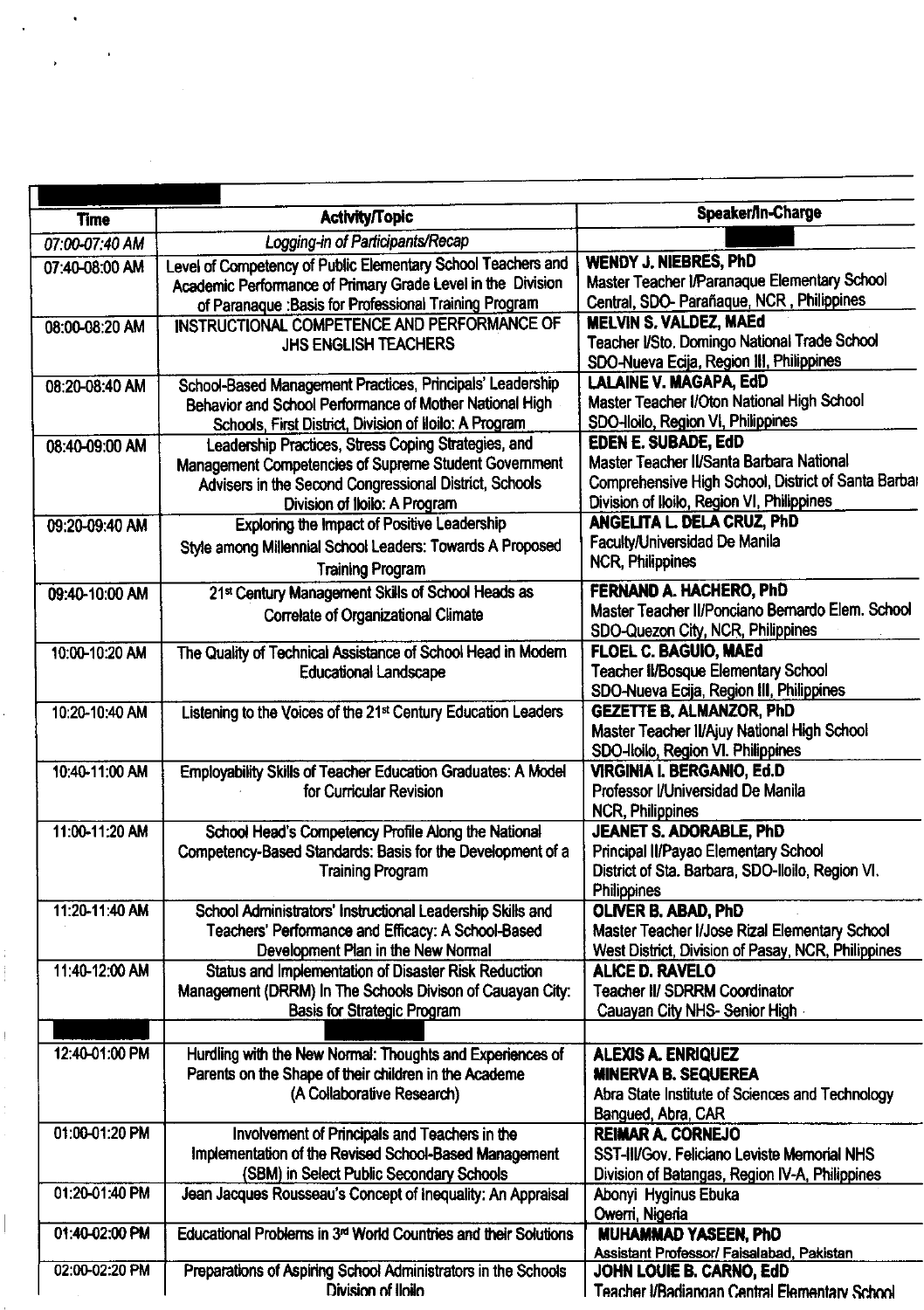| 02:20-02:40 PM | Status of Implementation of Nanay-Teacher                        | LAWRENCE CHRISTOPHER A. CONCEPCION, MAE-             |
|----------------|------------------------------------------------------------------|------------------------------------------------------|
|                | parenting camp in selected schools in the division of Valenzuela | Teacher III/Bagbaguin National High School           |
|                | City Towards A Homeschool Partnership Framework                  | SDO-Valenzuela, NCR, Philippines                     |
| 02:40-03:00 PM | System of Urban Flood Control: A Comparative Study between       | <b>SUDIRMAN NGANRO</b>                               |
|                | Kanagawa Prefecture and Makassar City                            | <b>Hasanuddin University</b>                         |
|                |                                                                  | Makassar City, South Sulawesi, Indonesia             |
| 03:00-03:20 PM | Marked Themes in Students' Academic Writing Particularly         | <b>JAMEEL AHMED</b>                                  |
|                | Pakistani Authors Research Articles Published in 2020: SFL Based | Pakistan                                             |
|                | Based Analysis (A Collaborative Research with Dr. Enriquez)      |                                                      |
| 03:20-03:40 PM | Secondary School Teachers' Level of Readiness And                | JAYPEE G. CASIPIT, PhD                               |
|                | Instructional Competencies on the Learning Delivery              | Master Teacher II/Mataas na Paaralang Neptali        |
|                | Modalities: A Development Plan in the New Normal                 | A.Gonzales, SDO-Mandaluyong, NCR, Philippines        |
| 03:40-04:00 PM | <b>MANAGEMENT PRACTICES OF SCHOOL HEADS</b>                      | <b>MARITES P. LABAGUEZ, EdD</b>                      |
|                | TOWARDS A MODEL FOR ACADEMIC AND NON-                            | Principal III/Gregoria de Jesus Elementary School    |
|                | ACADEMIC PERFORMANCE OF THE SCHOOLS                              | Division of Manila, NCR, Philippines                 |
| 04:00-04:20 PM | THE IMPLEMENTATION OF THE SCHOOL-BASED FEEDING                   | <b>MARITES I. SALVADOR, LPT, MAEd</b>                |
|                | PROGRAM IN THE SCHOOLS OF BNHS, CAVITE CITY: AN                  | Teacher III/Bacoor National High School-Tabing Dag   |
|                | <b>ASSESSMENT</b>                                                | Annex, SDO-Bacoor, Region IV-A, Philippines          |
| 04:20-04:40 PM | ExPOSE Me and the Competencies of Tourism Promotions             | <b>LOVELY EDELWEISS J. HAO, MSHM</b>                 |
|                | Services Students of Cabarroguis National School of Arts and     | Teacher II/Cabarroguis National School of Arts and   |
|                | <b>Trades</b>                                                    | Trades, SDO-Quirino, Cagayan Valley, Philippines     |
| 04:40-05:00 PM | Principals' Leadership Styles and Practices in the New Normal    | ROLANDO D. ROA, PhD                                  |
|                | and School-Based Management Performance Output: a                | Master Teacher I/P. Villanueva Elementary Scho       |
|                | <b>Development Training Program</b>                              | SDO-Pasay, NCR, Philippines                          |
| 05:00-05:20 PM | Teachers 'Coaching Competence and Its Relationship to their      | <b>JEANALY P. YANAG</b>                              |
|                | Performance in Sports Competition                                | Sta. Barbara Central Elementary School               |
|                |                                                                  | SDO-Iloilo, Region VI - Western Visayas, Philippines |
| 05:20-05:40 PM | Integrative Pastoral Ministry Program of the Non-Teaching        | <b>JOEL A. FAJARDO</b>                               |
|                | Personnel in the Pasig Diocesan Schools System (Padss):          | RIZAL TECHNOLOGICAL UNIVERSITY                       |
|                | Basis for Voluntary Participative Pastoral Involvement           | NATIONAL CAPITAL REGION, PHILIPPINES                 |
| 05:40-06:00 PM | the level of women empowerment in selected barangays             | <b>FRITCHIE R. COYNO</b>                             |
|                | of Taguig City: Implications for Policy Formulation              | Teacher VSan Jose Elementary School                  |
|                |                                                                  | <b>Division of Cavite Province</b>                   |
|                |                                                                  | Region 4A-CALABARZON, Philippines                    |
|                |                                                                  |                                                      |
|                |                                                                  |                                                      |

j

Day 2: In-Charge

DR. LILIBETH P. GREGORIO (Visayas-Supervising Head)<br>Co-Chairman-1st International Multidisciplinary Research Conference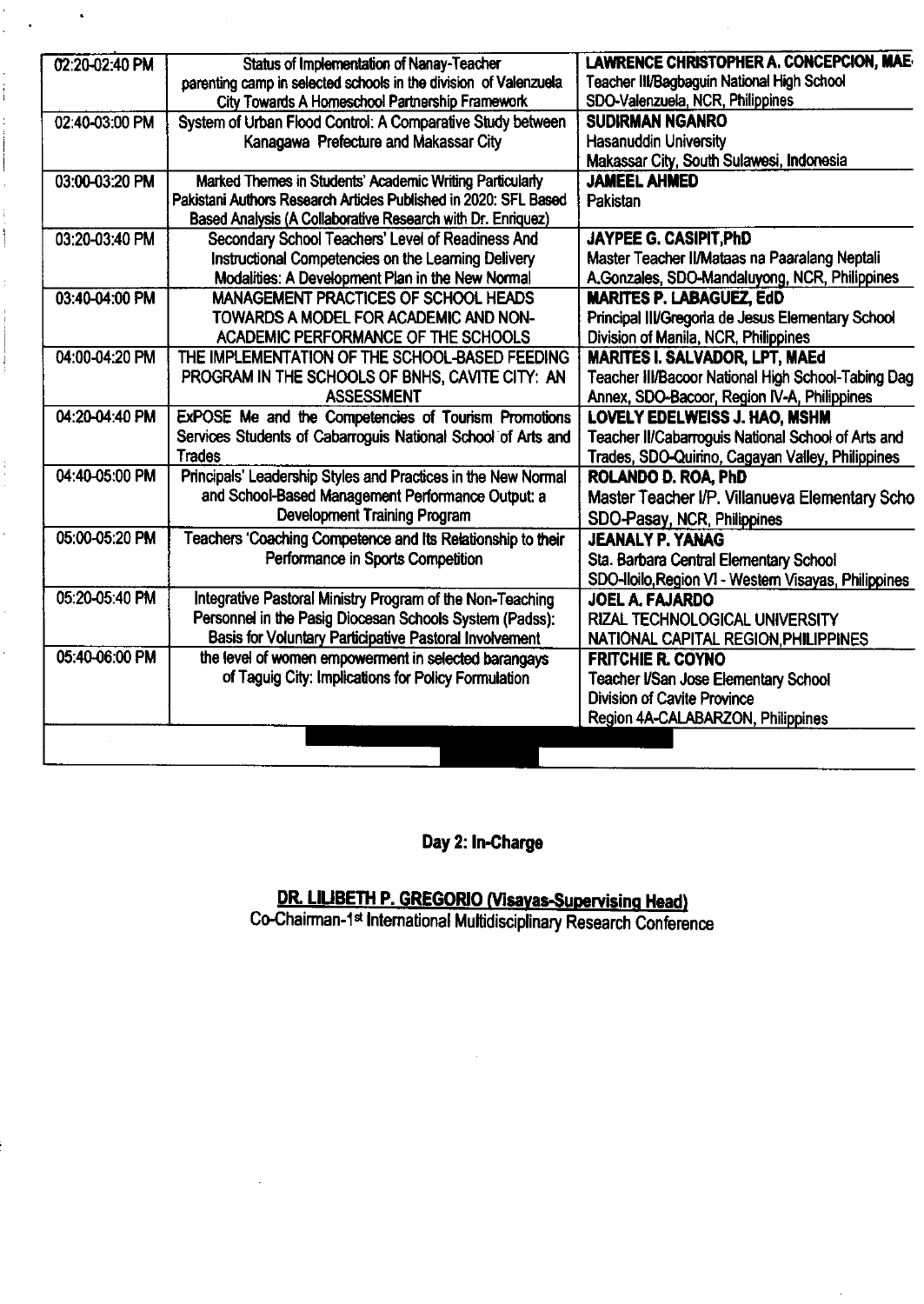| 02:40-03:00 PM | Earning for Learning: Enforced Social Maturation of Senior High<br><b>School Students</b>                                                             | MA, JESUSA V. PAMPILON, PhD<br>School Governance and Operations Division<br>Division Office of Bulacan, Region III, Philippines                                        |
|----------------|-------------------------------------------------------------------------------------------------------------------------------------------------------|------------------------------------------------------------------------------------------------------------------------------------------------------------------------|
| 03:00-03:20 PM | Assessment of the Organizational Climate Among Public<br>Elementary Schools: Basis for an Enhancement Program                                         | <b>VILMA A. DELIZO, EdD</b><br>MT-I/San Jose Elementary School, GMA, Cavite<br>Division Of Cavite, Region IV-A, CALABARZON                                             |
| 03:20-03:40 PM | Project 2Ts in Improving the Noting Details Competence of<br><b>Grade VI Pupils</b>                                                                   | <b>BERNALDO R. MACUGAY JR., PhD</b><br>Master Teacher I/Pata Integrated School<br>Claveria East District, SDO-Cagayan,<br>Region II, Philippines                       |
| 03:40-04:00 PM | Problems and Opportunities of Indigenous People (IP)<br>Alternative Learning System (ALS) Learners                                                    | MA. SHELLA L. DAGON, PhD<br>Principal I/Tina National High School<br>SDO-Iloilo, Region VI Western Visayas, Philippir                                                  |
| 04:00-04:20 PM | The Dynamic Leadership Skills of Administrators from Non-<br>Sectarian Basic Education Schools: Basis for the Proposed<br>Leadership Development Plan | <b>DR. JESTONI P. CARPIO</b><br><b>Senior High School Teacher</b><br><b>SDO-Navotas City, NCR, Philippines</b>                                                         |
| 04:20-04:40 PM | Juvenile Delinquency and Its Effect on Student's Academic<br>Performance                                                                              | <b>LADY MARIEL C. PILONGO, MAEd</b><br>Teacher II/Assemblywoman Felicita G. Bernardino<br><b>Memorial Trade School</b><br>Division of Bulacan, Region III, Philippines |
| 04:40-05:00 PM | Reference Material for Residential Construction Estimate Using<br>Webpage Technology                                                                  | <b>DYNN G. HARO, MSIE</b><br>lloilo Science and Technology University,<br>Region VI-Western Visayas, Philippines                                                       |
| 05:00-05:20 PM | Education as a Second Course: Prospects for Career<br>Enhancement (A Collaborative Research)                                                          | <b>ALEXIS A. ENRIQUEZ</b><br>DR. MICHELLE MELINDA B. ALZATE<br>Abra State Institute of Sciences and Technology<br>Bangued, Abra, CAR                                   |
| 05:20-05:40 PM | Chinese Attitudes, Values, and School Practices Towards a<br>Culture of Excellence in the Chinese Academes                                            | <b>DR. JOSE B. BARCELONA</b><br>Academic Director/Hua Siong College of Iloilo<br>SDO-lloilo, Region VI. Philippines                                                    |
| 05:40-06:00 PM | School Head's Educational Technology-Based Leadership Skills<br>in Relation to their Administrative Performance                                       | EDEN D. VENTURA, EdD<br><b>Teacher III/Wesleyan University-Philippines</b><br>San Andres High School-Guimba East District<br>SDO-Nueva Ecija, Region III, Philippines  |
| 06:00-07:00 PM |                                                                                                                                                       | <b>ESTER C. MAGAAN, EdD (Supervising Head of Luzo</b><br>Master Teacher II, Laong-Laan Elementary School, SD<br>Manila, NCR, Philippines                               |
|                |                                                                                                                                                       |                                                                                                                                                                        |

Day 3: In-Charge

DR. ARMANDO A. AGUSTIN (Mindanao-Supervising Head)<br>Co-Chairman -1<sup>st</sup> International Multidisciplinary Research Conference